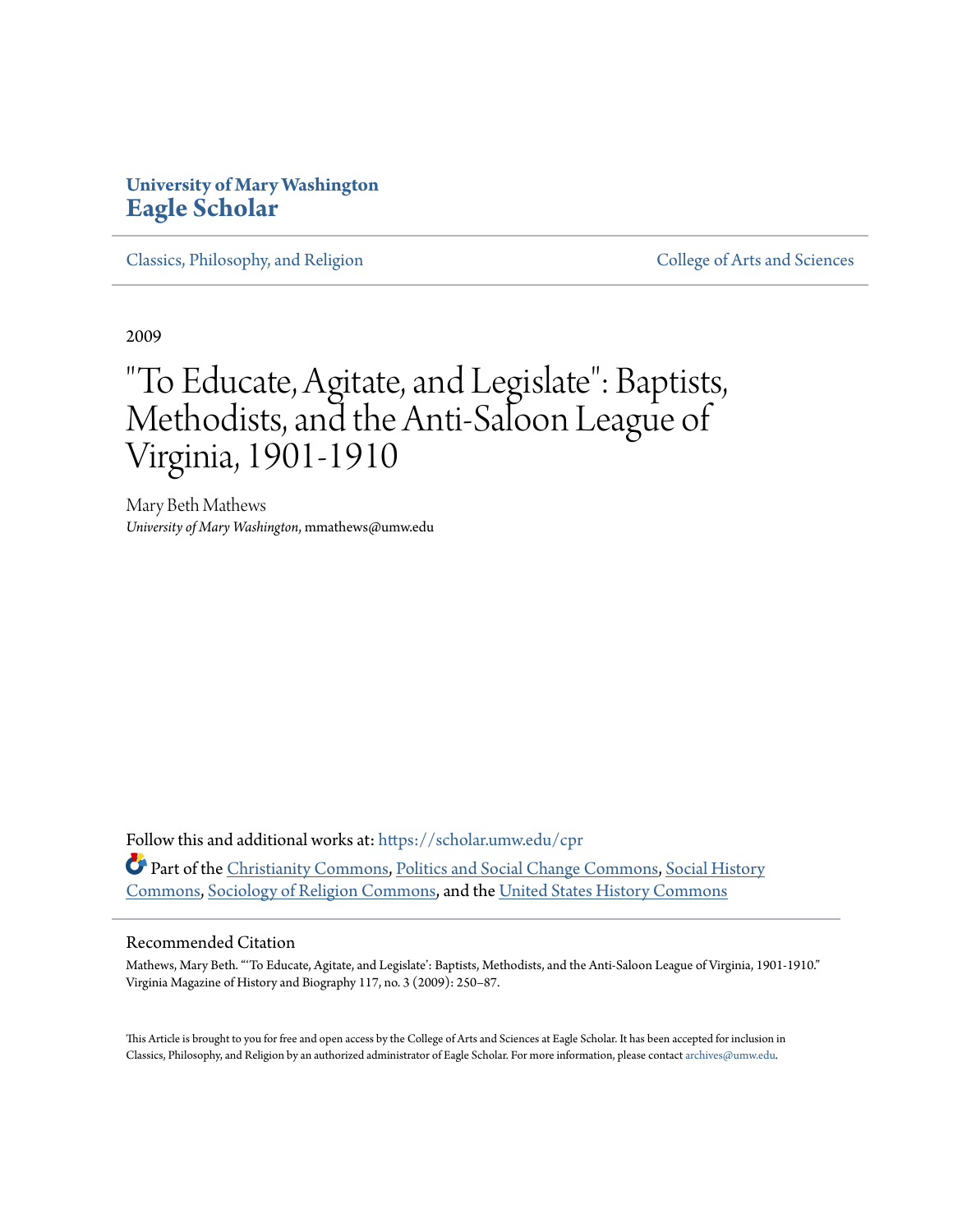# <span id="page-1-0"></span>**[The Journal of Southern Religion](http://jsreligion.org/)**



# **African Americans Speak to Spectacle Lynchings**

## **Mary Beth Mathews**

Mary Beth Mathews is Associate Professor of Religion at the University of Mary Washington in Fredericksburg, Virginia.

## [JSR](http://jsreligion.org/) / [Volume 17](http://jsreligion.org/issues/vol17/)

### **Cite this article**

Mary Beth Mathews , "African Americans Speak to Spectacle Lynchings," Journal *of Southern Religio n*  17 (2015): http:// jsreligion.org / issues/vol17/ Mathews.html.

Donald Mathews's "The Southern Rite of Human Sacrifice" both describes southern lynching as a lived interpretation of Christianity and claims a role for the religious study of lynching. Relying largely on historiography, Mathews contends that white southerners created this religion and ignored obvious parallels between lynched black men and the death of Jesus on the cross. But missing from this and other interpretations is a key voice: that of contemporary black evangelical pastors. These ministers were closer to the crime scenes, the families left behind, and the constant terror of finding one's self facing the wrath of white murderers, and they used their experiences to interpret the killings in a way that their parishioners and denominational paper readers could understand. Had Mathews seen their accounts, he would have found a different exegesis. Black Baptist and Methodist ministers contended that lynch mobs, and indeed all white segregationists, were not Christian and instead were in league with the devil. There was no religion at the lynching tree, they argued, only evil.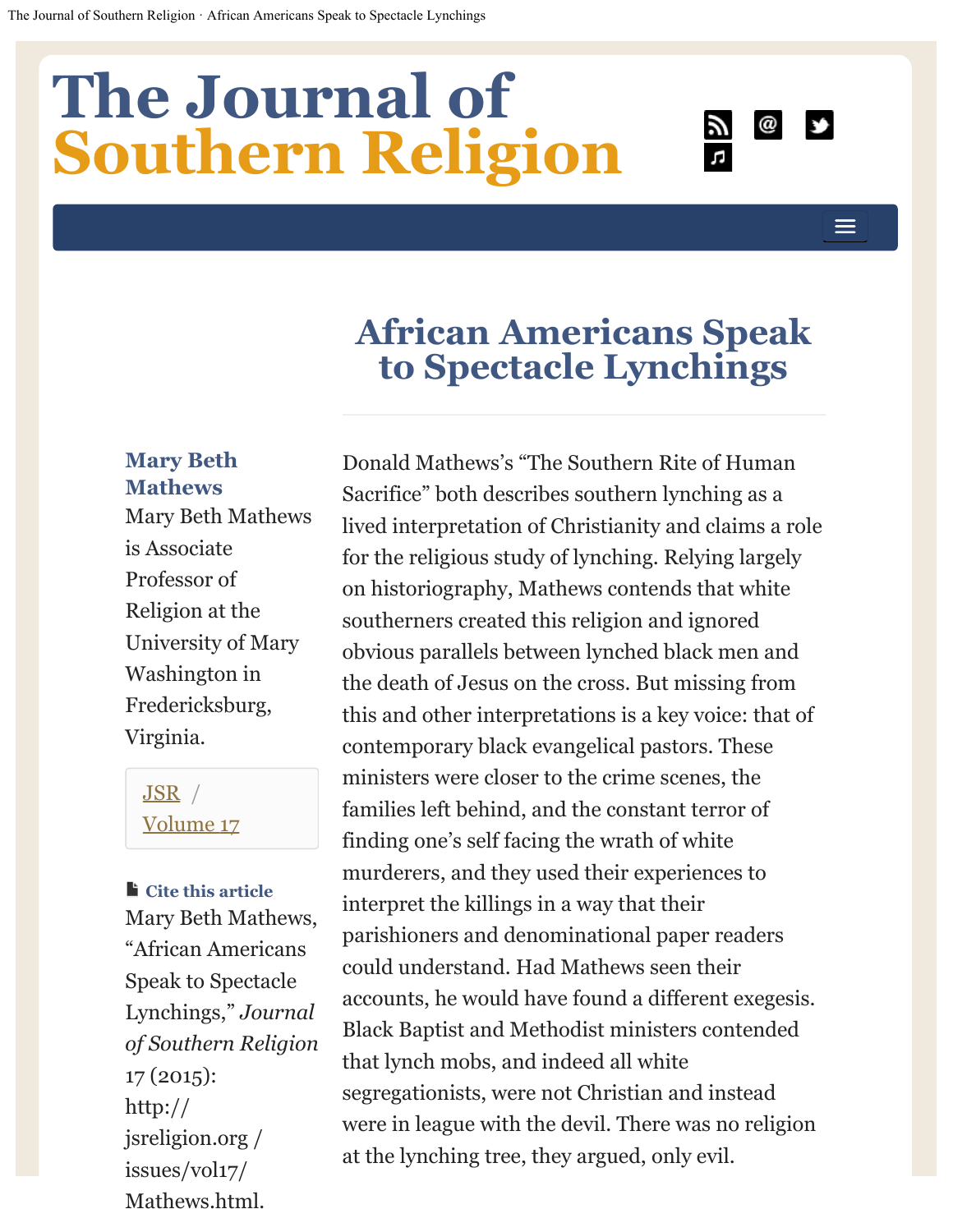**Open-access license**  This work is licensed [CC-BY](http://creativecommons.org/licenses/by/3.0/deed.en_US). You are encouraged to make [free use of this](http://jsr.fsu.edu/about/policies-and-submissions.html) [publication.](http://jsr.fsu.edu/about/policies-and-submissions.html)

 $\left($   $\infty$   $\right)$  BY

My research into early twentieth-century African American denominational newspapers has revealed a willingness of these authors to understand Christianity in such a way that white lynchers (and indeed white segregationists in general) fell outside the category of "believers."<sup>[1](#page-6-0)</sup> Black evangelical writers labeled these white Southerners not just as "un-Christian" but as anti-Christian and without religion altogether. Black Baptists and Methodists, who comprised a majority of black religious voices in the South at the time, could make these allegations because they embraced a definition of Christianity that stressed the importance of racial equality and brotherhood while also understanding that adherence to traditional Protestant doctrines was crucial for salvation. Indeed, for these writers, the universal brotherhood of all humans was as important a doctrine as the notion of an inerrant bible or the virgin birth.

At its most basic, the resulting African American evangelical notion of the church was a community of believers in Jesus Christ. White southerners who lynched placed themselves outside the church, black evangelicals argued. They did not follow the words and deeds of Christ; therefore these particular whites were not Christian. This view of lynching, expressed in numerous editions of interwar denominational papers, allows us to look at what blacks believed, rather than letting white voices—whether in the sources or in the scholarship —speak for them. Black evangelicals wrote the lynchers and their complicit southern whites right out of the Christian church. Christianity for black evangelicals could not be altered in a way that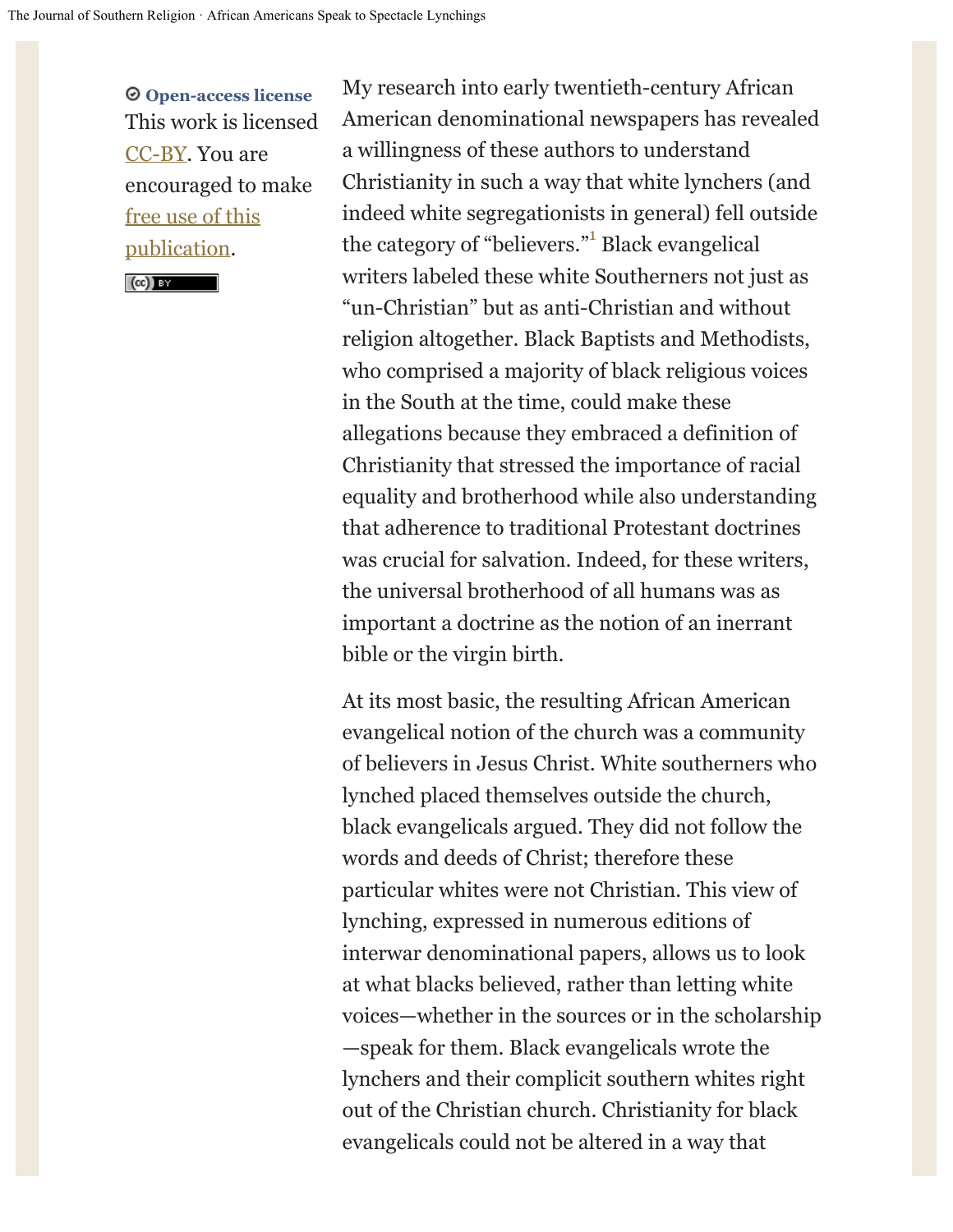would justify the brutal murder of members of their race. It was a simple unchanging truth, and therefore those who did not acknowledge this truth were not followers of Christ.

In their descriptions and condemnations, we begin to witness African American pastors wrestling with the sort of religious teleology and social scientific arguments of religion as a progressive force that white and black historians have struggled with in later depictions of this era. To have lived and preached during this period, especially in the early twentieth century, was to have watched modernists and fundamentalists battle over the definition of Protestant Christianity and to have heard the common assumption by both sides that Christianity made humans better, whether corporately or individually. $\mathrm{^{2}}$  But to witness a lynch mob was either to watch a failure of Christianity to improve human actions or to see a godless group operate without fear of punishment. For black Baptists and Methodists, the former was impossible, so the latter was the logical conclusion. This conclusion was a radical rewriting of the rules of Christianity. It excluded the sinners, gave as evidence the evils of lynching and the attendant evils of silence, and demanded a worldly change in order to achieve an otherworldly reward.

This notion of lynching as the rejection of religion need not work as a counter to Mathews. Instead the two can coexist together when one begins to examine more fully the words of African American groups not represented in his original set of sources. Indeed, his goal was to engage with the historiography, not necessarily the primary sources. Mathews is right that some contemporary observers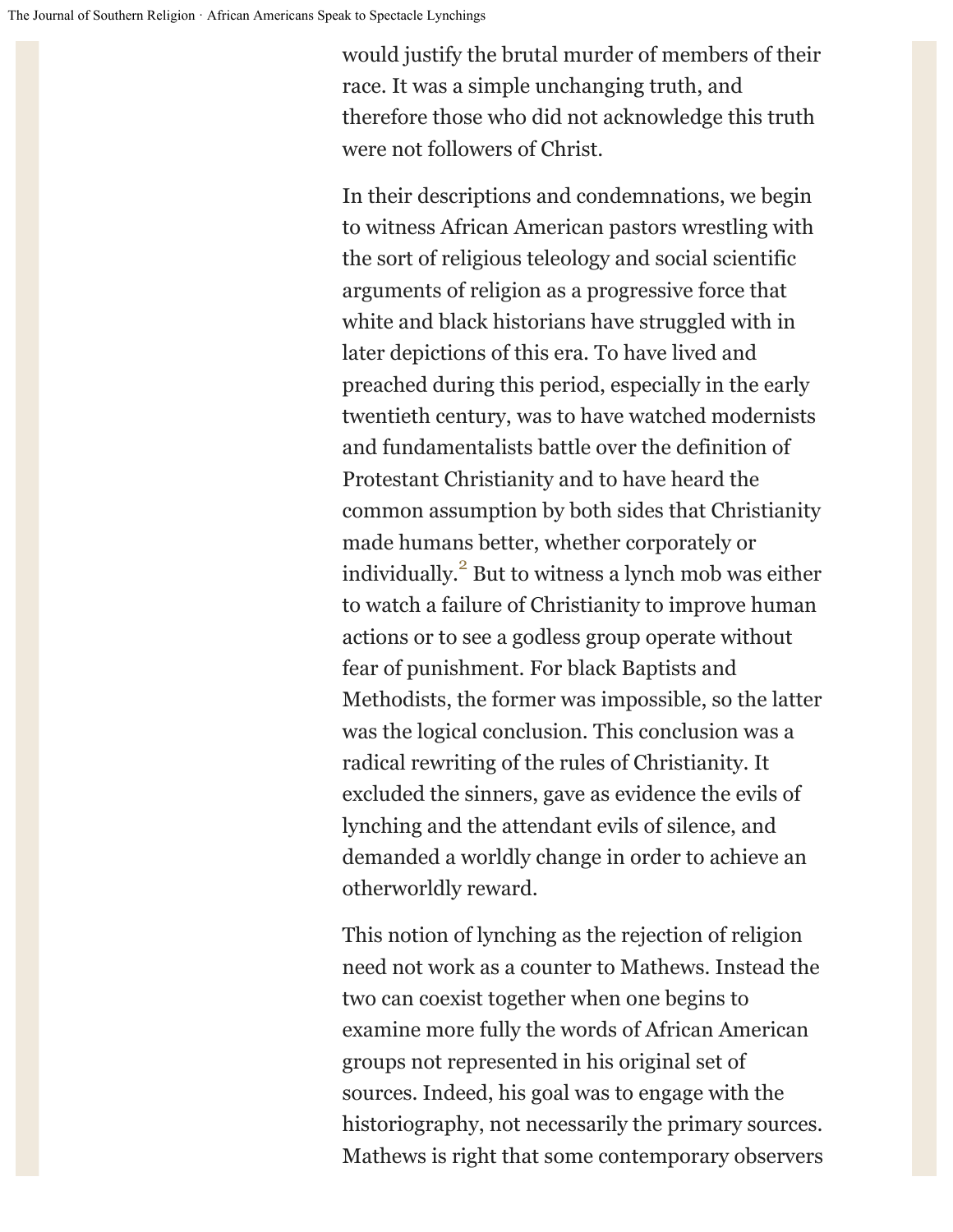(Walter White, for example) saw a likeness of Christ when black men were lynched, and James Cone has argued that while black (and white) preachers "lacked the imagination," contemporary "artists and writers" saw Christ hanging from trees, bridges, and poles in Dixie.<sup>[3](#page-6-2)</sup> But this imagery is almost entirely absent from contemporary African American religious papers. White's interpretation, like that of W.E. B. Du Bois, sought to reframe the acts of violence as analogous to the crucifixion, but in so doing, both White and Du Bois, and indeed Cone as a later commentator, assumed the lynch mob embraced a mutual foundation of Christianity.<sup>[4](#page-6-3)</sup> The actors "on the ground" engaged with the spectacle of lynching differently.

That absence in black religious sources of an acknowledgment of a white religion of lynching should give us pause as historians about imposing it on contemporary actors. For African American evangelicals of the time, the central concern was not linking the lynched body to the body of Jesus on the cross. Instead, the first goal was to convince whites that Christianity saw all humans as brothers in Christ and to lynch meant to defy the word of god prohibiting murder of a human being. The man or woman who hung from the tree was a human being, first and foremost—a father, son, nephew, brother, mother, sister, daughter, aunt—and the first task of the black community was to embrace and mourn that individual and his or her survivors.

Once the victim's body had been buried, black denominational writers turned to their printing presses to remind whites that the religion they took great pains to profess demanded universal brotherhood before god. But because black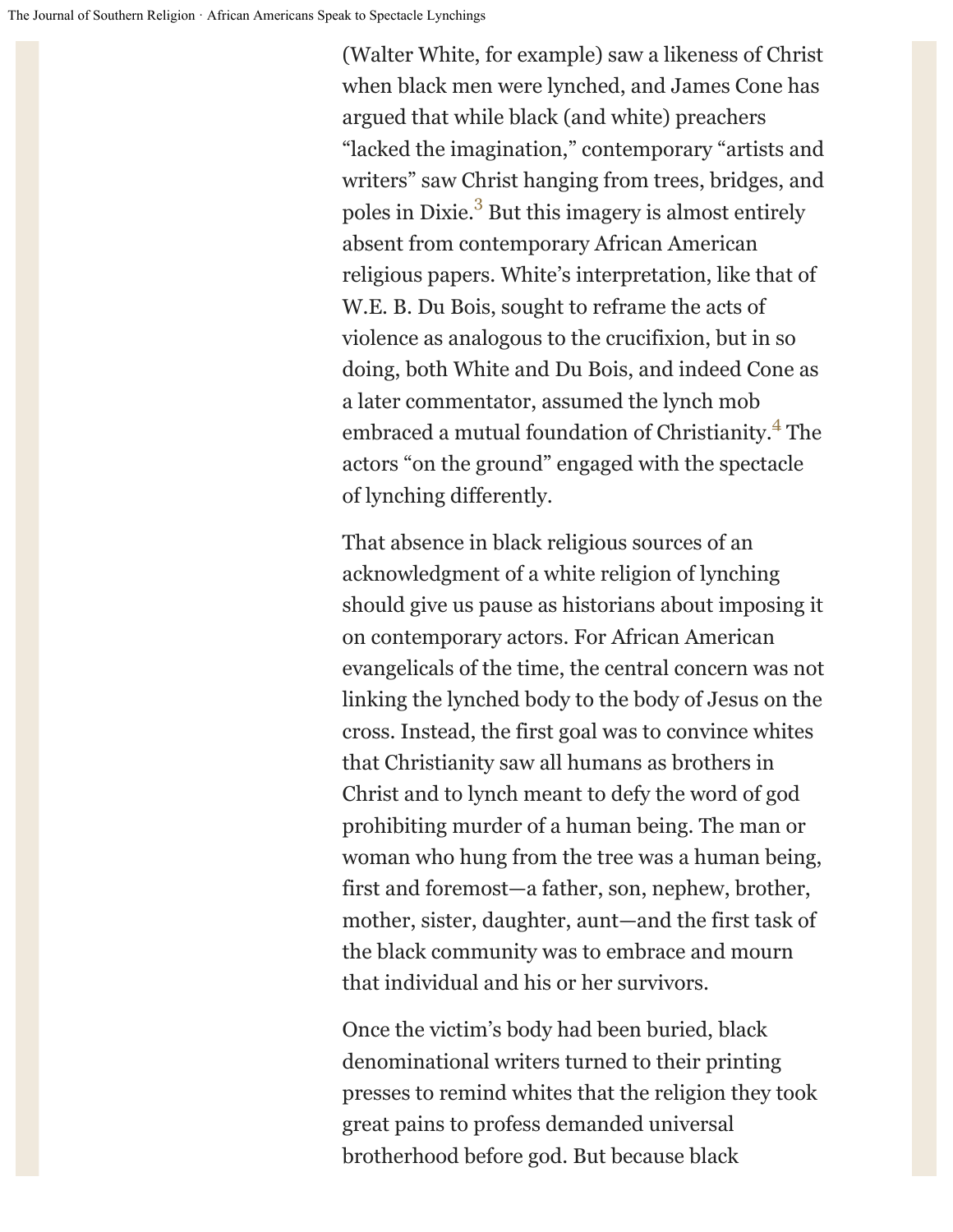preachers had to engage in this reminder every time a person was lynched was proof for them that southern whites had no religion at all. For most of these pastors, Christianity was the only "true" religion, so to lack Christianity was to lack any religion. Despite the white South's protestations that it was Christian, black ministers declared that actions spoke louder than words—the white South was irreligious.

While it is only speculation, black ministers likely would have pointed to a 1904 exchange between a white minister and a lynch mob as proof of white depravity and irreligion. As the Reverend Harmon Hodges attempted to halt a lynching in Statesboro, Georgia, his pleas for mercy for the two African American men, Paul Reed and Will Cato, already convicted of murdering his brother and his brother's family, were met with derision. A voice in the crowd cried out, "We don't want religion, we want blood."[5](#page-6-4) The anonymous Statesboro heckler affirms what African American evangelical ministers would contend was overwhelmingly white public opinion, not a random outlier. These black ministers indicted white southerners who professed faith: whites were not interested in religion, nor were they Christian. In the view of African American evangelicals of the day, whites did not want religion, to paraphrase the Georgia man's exclamation, they wanted blood.

Editor note: Mary Beth Mathews is associate professor of religion at the University of Mary Washington in Fredericksburg, Virginia. She holds an A.B. from the College of William and Mary, an M.A. and Ph.D. from the University of Virginia, and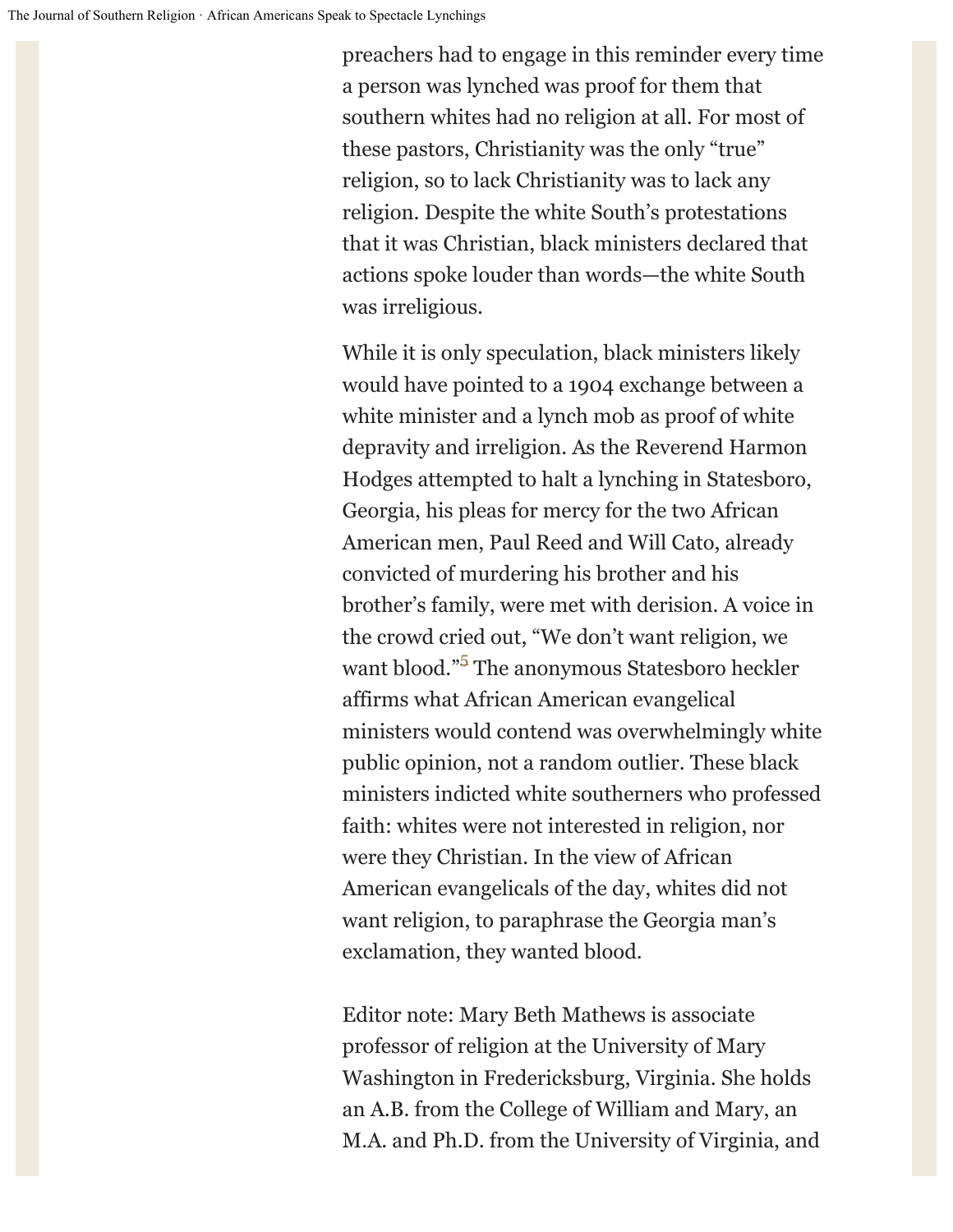worked on Capitol Hill for nine years between undergraduate and graduate studies. Her first book, *[Rethinking Zion: How the Print Media Placed](http://utpress.org/bookdetail-2/?jobno=T01140) [Fundamentalism in the South](http://utpress.org/bookdetail-2/?jobno=T01140)*, was published in 2006. Her current work, *Truth Runs on a Narrow Gauge: African American Evangelicals Between the Wars*, is under reader review at an academic press. A neophyte in the digital world, she writes and reflects on teaching and researching American religious history at [marybethmathews.org](http://jsreligion.org/issues/vol17/marybethmathews.org)

- <span id="page-6-0"></span>1. See Mary Beth Mathews, *Truth Runs on a Narrow Gauge: African American Evangelicals Between the Wars* (forthcoming).  $\triangle$
- <span id="page-6-1"></span>2. Matthew Bowman has observed that modernists were just as much belligerents in the fundamentalist/modernist debates as were the fundamentalists. See Matthew Bowman, *The Urban Pulpit: New York City and the Fate of Liberal Evangelicalism*, (New York: Oxford University Press, 2014).  $\triangle$
- <span id="page-6-2"></span>3. James H. Cone, *The Cross and the Lynching Tree*, (Maryknoll, NY: Orbis Books, 2011), 94–95.  $\triangle$
- <span id="page-6-3"></span>4. For an extended discussion of Du Bois and lynching, see Edward J. Blum, *W. E. B. Du Bois: American Prophet*, (Philadelphia: University of Pennsylvania Press, 2013), 134–  $180 \cdot \underline{\infty}$
- 5. Quoted in Mary Elizabeth Swetnam Mathews, *Rethinking Zion: How the Print Media Place Fundamentalism in the South*, (Knoxville: University of Tennessee Press, 2006), 11. See also "Without Sanctuary," [http://withoutsanctuary.org/pics\\_55\\_text.html](http://withoutsanctuary.org/pics_55_text.html) (accessed 27 March 2015).  $\triangle$

<span id="page-6-4"></span>Powered by **Jekyll**. Website code hosted at **GitHub**. [Colophon.](http://jsreligion.org/about/colophon.html) Email [web editor](mailto:lincoln+jsr@lincolnmullen.com).

Subscribe: [Atom Feed](http://feeds.feedburner.com/JSR-all) | [E-mail](http://eepurl.com/llKWT) | [Podcast RSS](http://feeds.feedburner.com/JSR-podcast) | [Podcast on iTunes](http://itunes.apple.com/us/podcast/journal-southern-religion/id523508035) | **[Twitter](https://twitter.com/#!/jsreligion)** 

© 2015 *Journal of Southern Religion*. ISSN 1094-5253. Licensed under a [Creative Commons Attribution 3.0 Unported](http://creativecommons.org/licenses/by/3.0/deed.en_US) 

#### [License.](http://creativecommons.org/licenses/by/3.0/deed.en_US)